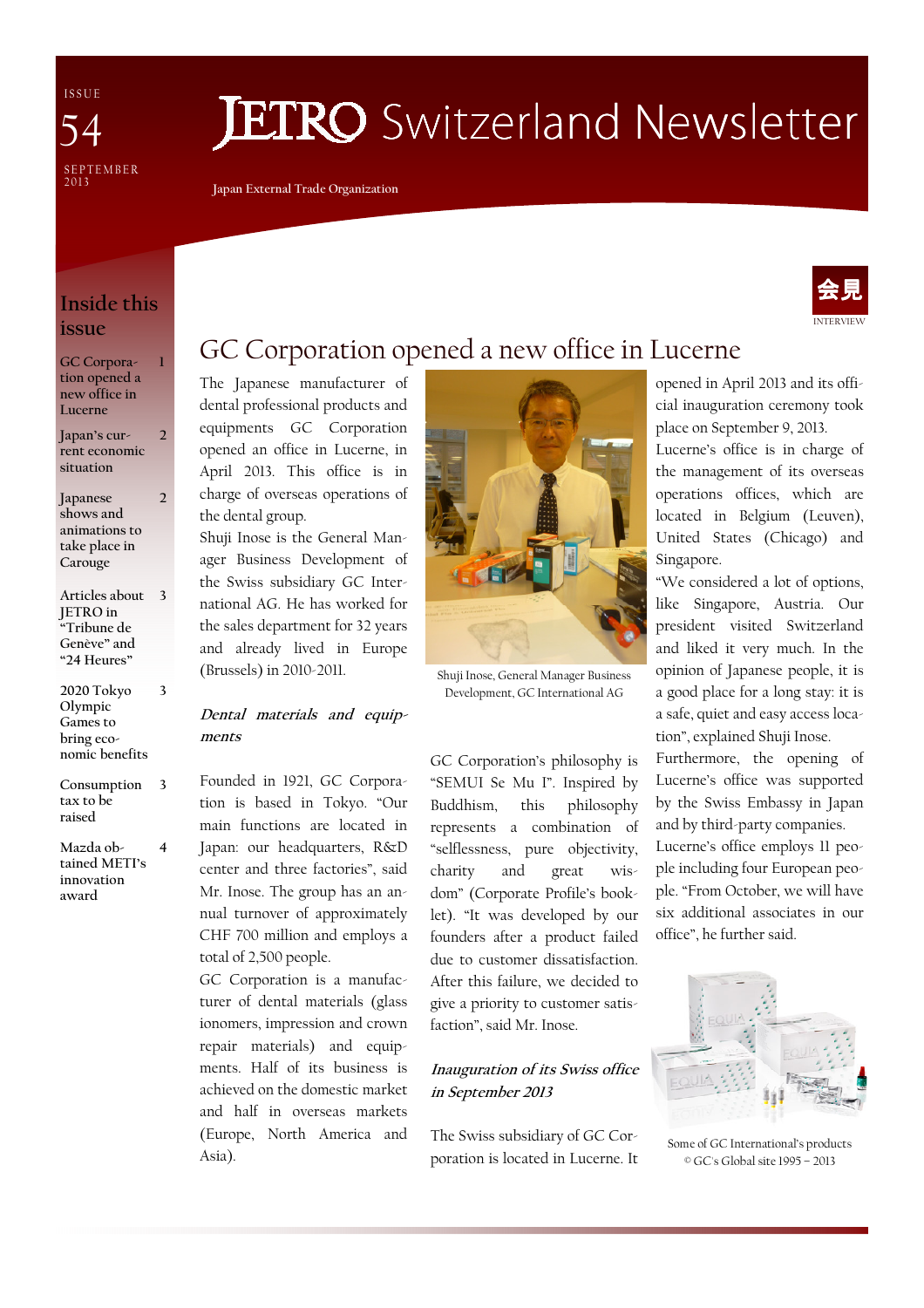## Japan's current economic situation

動向 According to the Cabinet Office, the "Japanese economy is on the way to recovery at a moderate pace" (Monthly Economic Report, September issue). Reflecting this improvement, the GDP of Japan grew 1% in the first quarter and 0.9% in the second quarter 2013 (OECD statistics, see graph).

> Exports soared 14.6% from the previous year to ¥ 5,783 billion in August 2013, showing the highest increase since August 2010. Exports were up for all main regions: +13.5% for Asia, +20.2% for North America and +21.3% for Western Europe. On the other hand, Japan's economy logged a trade deficit of ¥

963 billion (+25.3%).

The domestic situation also recovered. The average of monthly consumption expenditures per household for July 2013 was ¥ 286,098, up 1.0% in nominal terms and up 0.1% in real terms from the previous year. The seasonally adjusted unemployment rate decreased from 4.3% in July 2012 to 3.8% to July 2013. The consumer price index was 100.3 (2010=100) in August 2013, marking an increase by 0.9% over the year.

Moreover, 2020 Tokyo Olympic Games are expected to provide additional benefits to Japan's economy (see page 3).



change over previous quarter Source: OECD

# Japanese shows and animations to take place in Carouge

Carouge will host the "Fête japonaise" on October 6, 2013 from 12 am to 6 pm. It will be organized by the Japan Club of Geneva — a Geneva-based association of Japanese people and firms, as well as friends of Japan.

Last year, the "Fête japonaise" welcomed more than 5,000 visitors.

This year, the visitors will have the opportunity to listen to Japanese music concerts, to attend Japanese language lessons, traditional Japanese dances, a "cosplay" contest and an Aikido demo.

Moreover, children will have a chance to play with Japanese traditional games, to see the Japanese calligraphy and to listen to Japanese tales.

The booths will also provide Japanese foods, such as sushi, inarizu-



"Fêtes japonaise" in October 2012

shi, udon noodles, bento, yakitori, eel teriyaki, etc.

JETRO staff will be volunteers to sell Japanese second-hand products, such as dishes, books and various Japanese traditional items.

Address: Salle des Fêtes, 37 rue Ancienne, Carouge

For further information, see: http:// japanclubge.ch/fete/

SITUATION

EVENT 行事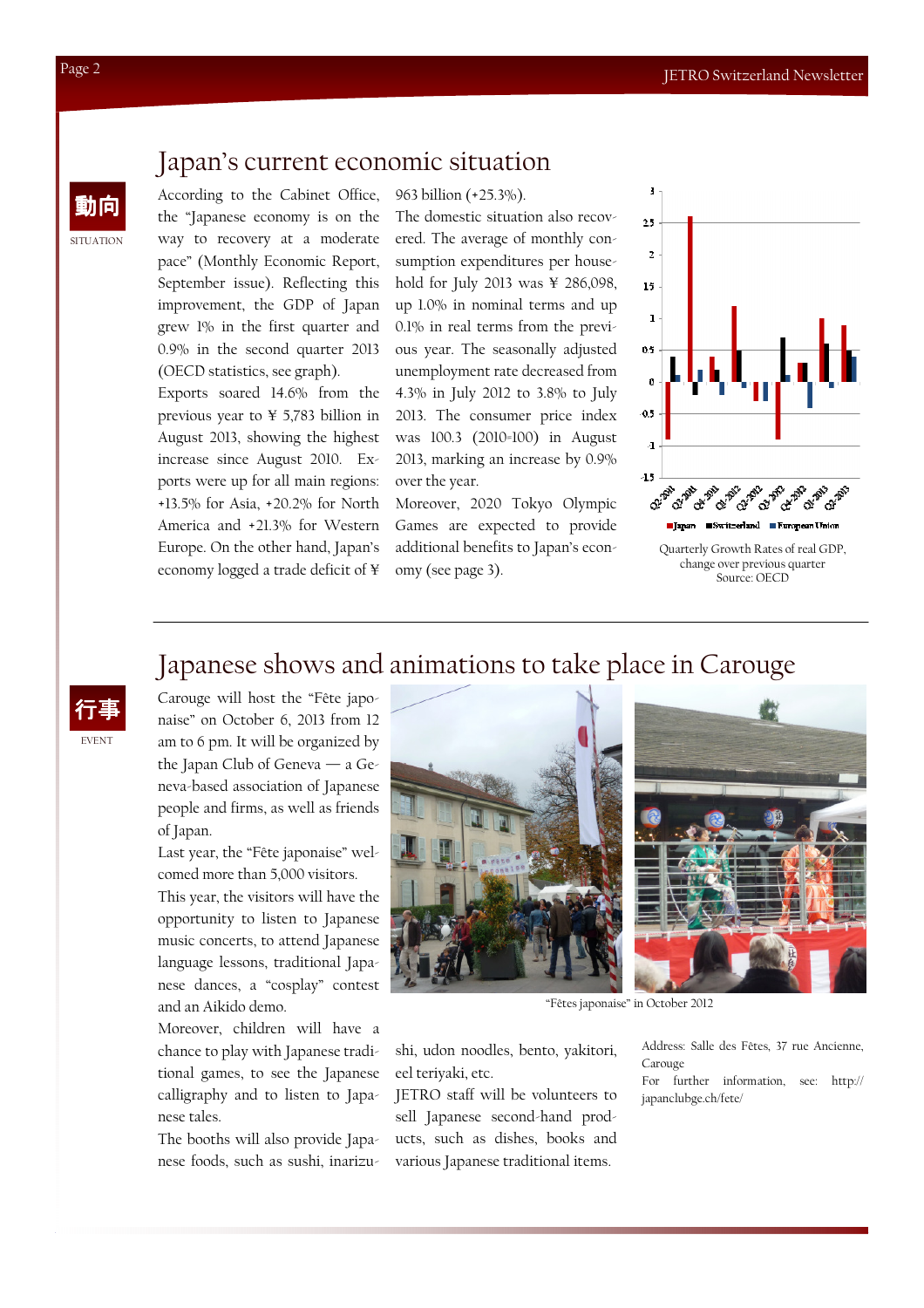ACTIVITY

活動

# Articles about JETRO in "Tribune de Genève" and "24 Heures"

Koichiro Nakamura, Director General of JETRO Geneva, has been interviewed by Frédéric Thomasset in "Tribune de Genève" and "24 Heures", respectively edited in Geneva and Lausanne. The articles (identical in both newspapers) have been published on September

9, 2013.

The interview introduces JETRO and its role in the economic revival of Japan's economy. Mr. Nakamura also outlines the increase of Japanese exports to Switzerland and the interest of some Japanese companies in investing in Switzerland.



Articles on JETRO in "Tribune de Genève" and "24 Heures"

# 2020 Tokyo Olympic Games to bring economic benefits

The International Olympic Committee (IOC) announced on September 7, 2013 the selection of Tokyo to host 2020 Olympic Games. The announcement was made during the 125th IOC session in Buenos Aires, Argentina.

Tokyo was in competition with Istanbul (Turkey) and Madrid (Spain). It obtained 60 votes in the final round.

"Congratulations to the city of Tokyo on its election as host of the 2020 Olympic Games", said Jacques Roggee, IOC President.

#### Expected economic benefits

Prime Minister Shinzo Abe claimed that 2020 Olympic Games will be an "explosive agent" for Japan's economy.

Tokyo metropolitan government evaluates the positive effect of 2020 Olympic Games to the Japanese economy at ¥ 2.96 trillion for the period 2013-2020. It also estimates Olympic Games to create 150,000 new jobs until 2020. Moreover, it expects at 8.5 million the number of tourists who will visit Japan for

2020 Olympic Games — a higher figure than the total number of foreign visitors in Japan in 2012.

| Year | City    | Summer/<br>Winter<br>Olympic<br>Games |
|------|---------|---------------------------------------|
| 1964 | Tokyo   | Summer                                |
| 1972 | Sapporo | Winter                                |
| 1998 | Nagano  | Winter                                |
| 2020 | Tokyo   | Summer                                |

Olympic Games in Japan

# Consumption tax to be raised

On June 26, 2012, the Japanese parliament approved a bill, which aims to step-by-step double the consumption tax rate from the current 5% to 10%. The consumption tax rate is expected to be increased to 8% from April 2014 and to 10% from October 2015.

Abe Administration will take into account the economic situation to make its decision regarding an increase of the consumption tax rate. The revision on September 9 of the GDP growth for the April to June period from 0.6% (2.6% at annualized rate) to 0.9% (3.8% at annualized rate) is considered as a positive signal. Moreover, it is expected that the Cabinet Office will also consider the business confidence survey to be issued by the Bank of Japan on October 1, 2013.

Economic stimulus measures worth around ¥ 5 trillion will be implemented to undermine the negative economic effects of an increase of the consumption tax. The consumption tax rate has been introduced by the Prime Minister Noboru Takeshita in 1989 at a rate of 3%. It has been risen to 5% under the government of Ryutaro Hashimoto in 1997.

## POLICY 政策